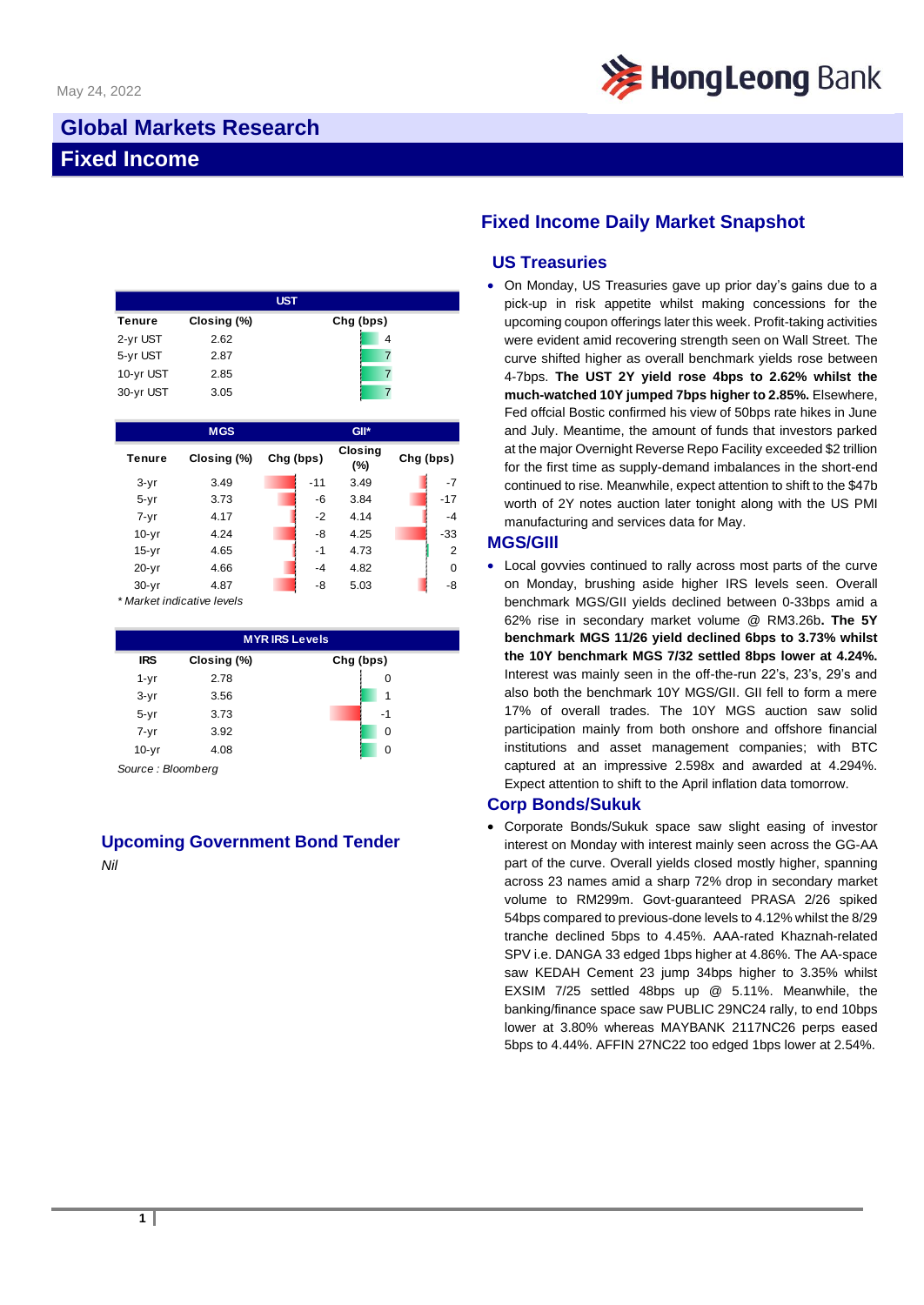May 24, 2022



### **Daily Trades : Government Bond**

|            |                   | <b>Closing</b> | Vol                     | <b>Previous</b> | <b>Previous</b>                   | Chg                    |
|------------|-------------------|----------------|-------------------------|-----------------|-----------------------------------|------------------------|
|            | <b>Securities</b> | <b>YTM</b>     | (RM mil)                | <b>YTM</b>      | <b>Trade Date</b><br>(dd/mm/yyyy) | (bp)                   |
| <b>MGS</b> | 08/22             | 1.849          | 22                      | 1.950           | 20/05/2022                        | $-10$                  |
| <b>MGS</b> | 09/22             | 2.001          | 227                     | 2.004           | 20/05/2022                        | 0                      |
| <b>MGS</b> | 03/23             | 2.470          | 119                     | 2.570           | 20/05/2022                        | $-10$                  |
| <b>MGS</b> | 04/23             | 2.506          | 12                      | 2.552           | 20/05/2022                        | $-5$                   |
| <b>MGS</b> | 08/23             | 2.754          | 5                       | 2.859           | 20/05/2022                        | $-11$                  |
| <b>MGS</b> | 06/24             | 3.416          | 3                       | 3.491           | 20/05/2022                        | -8                     |
| <b>MGS</b> | 07/24             | 3.432          | 67                      | 3.656           | 19/05/2022                        | $-22$                  |
| <b>MGS</b> | 03/25             | 3.490          | 106                     | 3.599           | 20/05/2022                        | $-11$                  |
| <b>MGS</b> | 09/25             | 3.550          | 71                      | 3.666           | 20/05/2022                        | $-12$                  |
| <b>MGS</b> | 04/26             | 3.627          | $\mathbf 1$             | 3.965           | 18/05/2022                        | $-34$                  |
| <b>MGS</b> | 11/26             | 3.733          | 9                       | 3.793           | 20/05/2022                        | -6                     |
| <b>MGS</b> | 03/27             | 3.857          | $\mathbf 1$             | 3.919           | 20/05/2022                        | -6                     |
| <b>MGS</b> | 11/27             | 3.950          | 20                      | 3.971           | 20/05/2022                        | $-2$                   |
| <b>MGS</b> | 06/28             | 3.920          | 12                      | 4.113           | 20/05/2022                        | $-19$                  |
| <b>MGS</b> | 04/29             | 4.168          | 599                     | 4.185           | 20/05/2022                        | $-2$                   |
| <b>MGS</b> | 08/29             | 4.126          | 163                     | 4.389           | 20/05/2022                        | $-26$                  |
| <b>MGS</b> | 04/30             | 4.182          | 12                      | 4.502           | 18/05/2022                        | $-32$                  |
| <b>MGS</b> | 04/31             | 4.285          | 25                      | 4.359           | 20/05/2022                        | $-7$                   |
| <b>MGS</b> | 06/31             | 4.293          | 35                      | 4.359           | 20/05/2022                        | $-7$                   |
| <b>MGS</b> | 04/32             | 4.346          | $\overline{c}$          | 4.762           | 05/05/2022                        | $-42$                  |
| <b>MGS</b> | 07/32             | 4.243          | 956                     | 4.318           | 20/05/2022                        | $-7$                   |
| <b>MGS</b> | 04/33             | 4.512          | $\mathbf 1$             | 4.510           | 20/05/2022                        | 0                      |
| <b>MGS</b> | 07/34             | 4.662          | 12                      | 4.692           | 20/05/2022                        | $-3$                   |
| <b>MGS</b> | 05/35             | 4.615          | 37                      | 4.667           | 20/05/2022                        | $-5$                   |
| <b>MGS</b> | 04/37             | 4.649          | 3                       | 4.658           | 20/05/2022                        | $-1$                   |
| <b>MGS</b> | 06/38             | 4.731          | 35                      | 4.893           | 20/05/2022                        | $-16$                  |
| <b>MGS</b> | 05/40             | 4.830          | 38                      | 4.757           | 20/05/2022                        | $\overline{7}$         |
| <b>MGS</b> | 10/42             | 4.657          | 91                      | 4.696           | 20/05/2022                        | $-4$                   |
| <b>MGS</b> | 09/43             | 4.903          | $\mathbf 1$             | 4.931           | 20/05/2022                        | $-3$                   |
| <b>MGS</b> | 07/48             | 4.955          | 8                       | 5.024           | 19/05/2022                        | $-7$                   |
| <b>MGS</b> | 06/50             | 4.874          | 26                      | 4.949           | 20/05/2022                        | -8                     |
| GII        | 07/22             | 1.853          | 59                      | 1.883           | 20/05/2022                        | $-3$                   |
| GII        | 10/23             | 2.818          | $\overline{2}$          | 2.383           | 21/04/2022                        | 44                     |
| GII        | 05/24             | 3.449          | 23                      | 3.693           | 17/05/2022                        | $-24$                  |
| GII        | 08/24             | 3.488          | 51                      | 3.549           | 20/05/2022                        | -6                     |
| GII        | 10/24             | 3.491          | 14                      | 3.566           | 20/05/2022                        | $-7$                   |
| GII        | 10/25             | 3.610          | $\overline{\mathbf{c}}$ | 3.695           | 19/05/2022                        | -9                     |
| GII        | 09/26             | 3.810          | 8                       | 4.031           | 19/05/2022                        | $-22$                  |
|            |                   |                |                         |                 |                                   |                        |
| GII<br>GII | 09/27             | 3.839          | 20<br>74                | 4.008           | 20/05/2022                        | -17<br>$-4$            |
| GII        | 10/28             | 4.136          |                         | 4.174           | 20/05/2022                        |                        |
| GII        | 10/30<br>10/32    | 4.251          | 20<br>172               | 4.353           | 20/05/2022                        | $-10$<br>$-33$         |
| GII        |                   | 4.253          |                         | 4.584           | 13/05/2022                        |                        |
| GII        | 08/33<br>10/35    | 4.656          | 1                       | 4.756           | 19/05/2022                        | $-10$                  |
|            |                   | 4.786          | 1                       | 4.806           | 19/05/2022                        | $-2$                   |
| GII        | 07/36             | 4.727          | 1                       | 4.706           | 20/05/2022                        | $\overline{c}$<br>$-4$ |
| GII        | 08/37             | 4.861          | $\overline{\mathbf{c}}$ | 4.905           | 20/05/2022                        |                        |
| GII        | 09/39             | 4.911          | 1                       | 5.148           | 10/05/2022                        | $-24$                  |
| GII        | 11/49             | 5.009          | $\mathbf 1$             | 5.094           | 19/05/2022                        | -9                     |
| GII        | 05/52             | 5.026          | 90                      | 5.108           | 20/05/2022                        | -8                     |
|            |                   |                | 3260                    |                 |                                   |                        |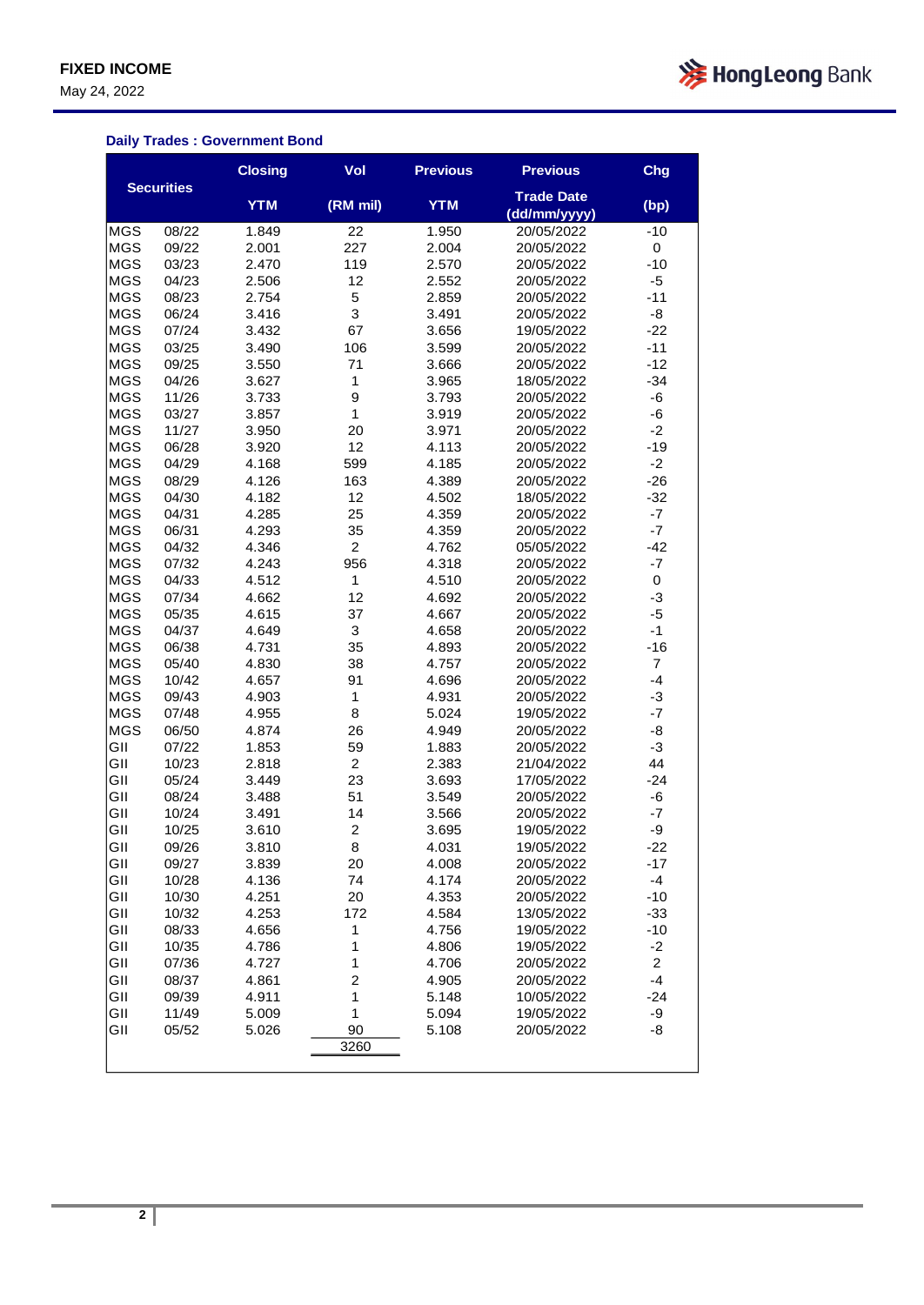May 24, 2022



#### **Daily Trades : Corp Bonds/ Sukuk**

| <b>Securities</b>                                   | <b>Maturity</b> | <b>Rating</b>  | <b>Closing</b> | Vol      | <b>Previous</b> | <b>Previous</b>                   | Chg   | <b>Spread</b>          |
|-----------------------------------------------------|-----------------|----------------|----------------|----------|-----------------|-----------------------------------|-------|------------------------|
|                                                     | (dd/mm/yyyy)    |                | <b>YTM</b>     | (RM mil) | <b>YTM</b>      | <b>Trade Date</b><br>(dd/mm/yyyy) | (bp)  | <b>Against</b><br>MGS* |
| Prasarana Malaysia Berhad                           | 02/26           | GG             | 4.121          | 10       | 3.580           | 31/03/2022                        | 54    | 42                     |
| Prasarana Malaysia Berhad                           | 08/29           | GG             | 4.450          | 15       | 4.500           | 27/04/2022                        | -5    | 32                     |
| Cagamas Berhad                                      | 11/22           | AAA            | 2.706          | 10       | 2.302           | 09/02/2022                        | 40    | $\overline{7}$         |
| Cagamas Berhad                                      | 01/25           | AAA            | 3.930          | 10       | 4.038           | 18/05/2022                        | $-11$ | 43                     |
| Toyota Capital Malaysia Sdn Berhad                  | 07/25           | AAA            | 4.452          | 20       | 3.100           | 03/12/2020                        | 135   | 95                     |
| Danga Capital Berhad                                | 01/33           | AAA            | 4.855          | 20       | 4.846           | 20/05/2022                        | 1     | 60                     |
| Sabah Development Bank Berhad                       | 07/24           | AA1            | 4.499          |          | 4.091           | 12/05/2022                        | 41    | 107                    |
| Sabah Development Bank Berhad                       | 05/25           | AA1            | 4.243          |          | 4.039           | 19/05/2022                        | 20    | 74                     |
| <b>GENM Capital Berhad</b>                          | 08/25           | AA1            | 4.232          | 6        | 4.233           | 20/05/2022                        | 0     | 73                     |
| Public Bank Berhad                                  | 07/29           | AA1            | 3.797          | 40       | 3.896           | 19/05/2022                        | $-10$ | $-33$                  |
| Malayan Banking Berhad                              | 08/31           | AA1            | 4.364          | 50       | 4.067           | 22/04/2022                        | 30    | 12                     |
| CIMB Group Holdings Berhad                          | 11/27           | AA             | 3.172          | 10       | 2.681           | 17/11/2021                        | 49    | $-87$                  |
| Kedah Cement Sdn Berhad (fka Lafarge Cement Sdn Bhd | 01/23           | AA3            | 3.349          | 10       | 3.011           | 28/03/2022                        | 34    | 71                     |
| Edra Energy Sdn Berhad                              | 07/23           | AA3            | 3.443          | 2        | 2.967           | 22/02/2022                        | 48    | 81                     |
| Exsim Capital Resources Berhad                      | 07/25           | AA3            | 5.111          | 5        | 4.691           | 20/12/2021                        | 42    | 161                    |
| Malayan Banking Berhad                              | 02/17           | AA3            | 4.443          | 45       | 4.492           | 20/05/2022                        | $-5$  | $-25$                  |
| UEM Sunrise Berhad                                  | 12/24           | AA-            | 4.825          | 5        | 4.185           | 08/12/2021                        | 64    | 132                    |
| Quantum Solar Park (Semenanjung) Sdn Berhad         | 04/29           | AA-            | 5.009          | 5        | 4.318           | 22/11/2021                        | 69    | 88                     |
| Affin Bank Berhad                                   | 09/27           | A <sub>1</sub> | 3.540          | 20       | 3.553           | 17/05/2022                        | -1    | $-26$                  |
| Tropicana Corporation Berhad                        | 09/19           | А              | 6.088          |          | 6.895           | 20/05/2022                        | $-81$ | 139                    |
| MBSB Bank Berhad (fka Asian Finance Bank Berhad)    | 12/31           | A <sub>3</sub> | 5.002          | 7        | 4.850           | 19/05/2022                        | 15    | 74                     |
| YNH Property Berhad                                 | 08/19           |                | 5.763          |          | 6.546           | 11/05/2022                        | $-78$ | 107                    |
| Quantum Solar Park (Semenanjung) Sdn Berhad         | 10/28           | AA-            | 4.927          | 5        | 4.249           | 10/11/2021                        | 68    | 88                     |
|                                                     |                 |                |                | 299      |                 |                                   |       |                        |

*\*spread against nearest indicative tenured MGS (Source: BPAM)*

| <b>Rating Action</b>       |                                             |                       |            |  |  |  |
|----------------------------|---------------------------------------------|-----------------------|------------|--|--|--|
| <b>Issuer</b>              | <b>PDS Description</b>                      | <b>Rating/Outlook</b> | Action     |  |  |  |
| Tanjung Bin Energy Sdn Bhd | RM4.5 bil Islamic MTN Programme (2021/2041) | AA3/Stable            | Reaffirmed |  |  |  |

*Source: RAM,MARC*